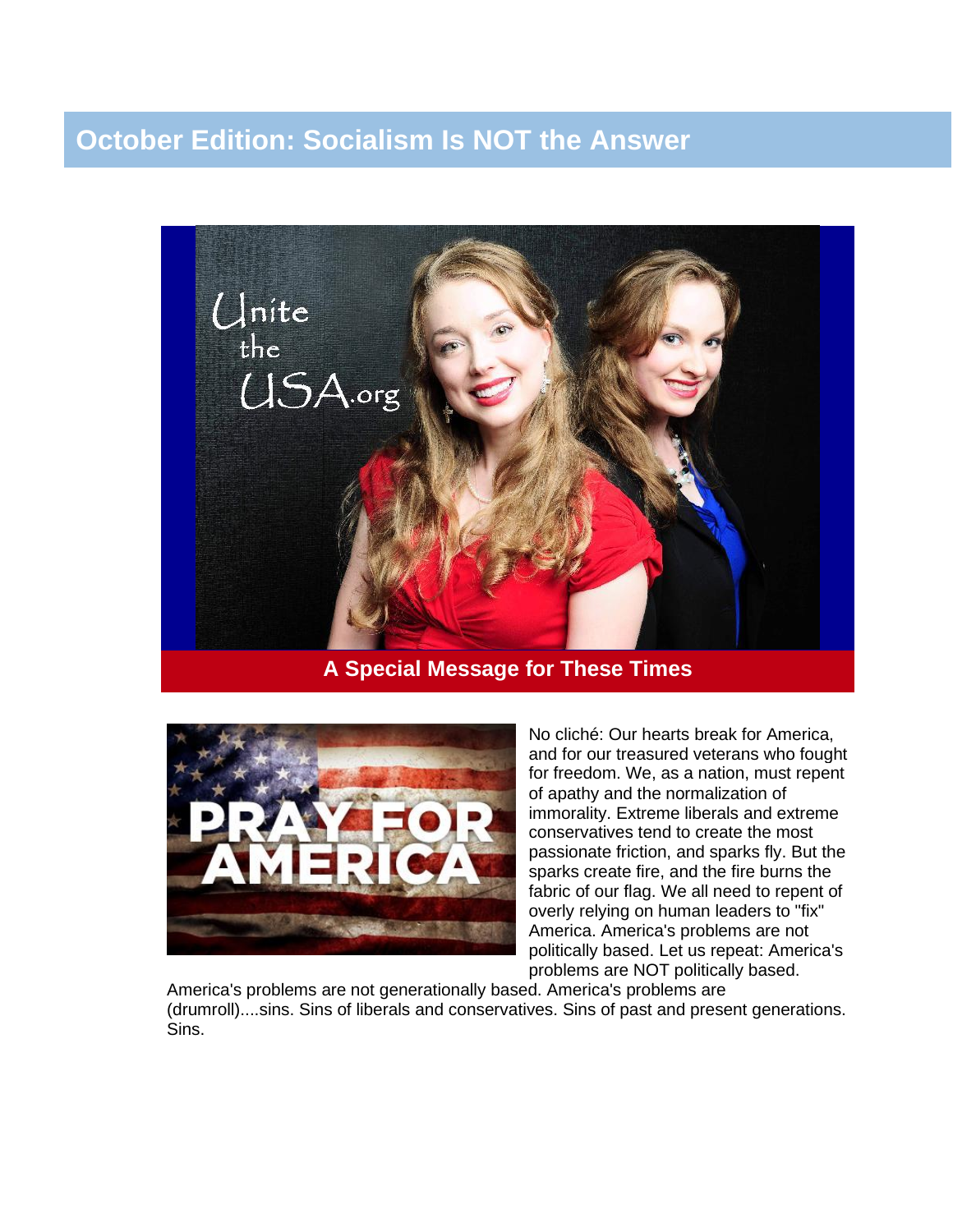We Americans need to start loving God and neighbor more. We need to repent. We need to believe and receive God's Son, Jesus Christ. It's not politically correct to say it, but it is true.

This world --this country-- needs a Savior. His Name is Jesus Christ. He loves you. He said, "For God so loved the world, that he gave his only begotten Son, that whosoever believeth in him should not perish, but have everlasting life."

Praying hard, Stacie Ruth and Carrie Beth

# **Feature Article**

# Socialism for the Uninformed

by Thomas Sowell



Socialism sounds great. It has always sounded great. And it will probably always continue to sound great. It is only when you go beyond rhetoric, and start looking at hard facts, that **socialism turns out to be a big disappointment, if not a disaster.**

While throngs of young people [cheered] loudly for avowed socialist Bernie Sanders, socialism has turned oil-rich Venezuela into a place where there are shortages of everything from toilet paper to beer, where electricity keeps shutting down, and where there are long lines of people hoping to get food, people complaining that they cannot feed their families.

With national income going down, and prices going up under triple-digit inflation in Venezuela, these complaints are by no means frivolous. But it is doubtful if the young people [who cheered] for Bernie Sanders have even heard of such things, whether in Venezuela or in other countries around the world that have turned their economies over to politicians and bureaucrats to run.

The anti-capitalist policies in Venezuela have worked so well that the number of companies in Venezuela is now a fraction of what it once was. **That should certainly reduce capitalist "exploitation," shouldn't it?**

But people who attribute income inequality to capitalists exploiting workers, as Karl Marx claimed, never seem to get around to testing that belief against facts -- such as the fact that none of the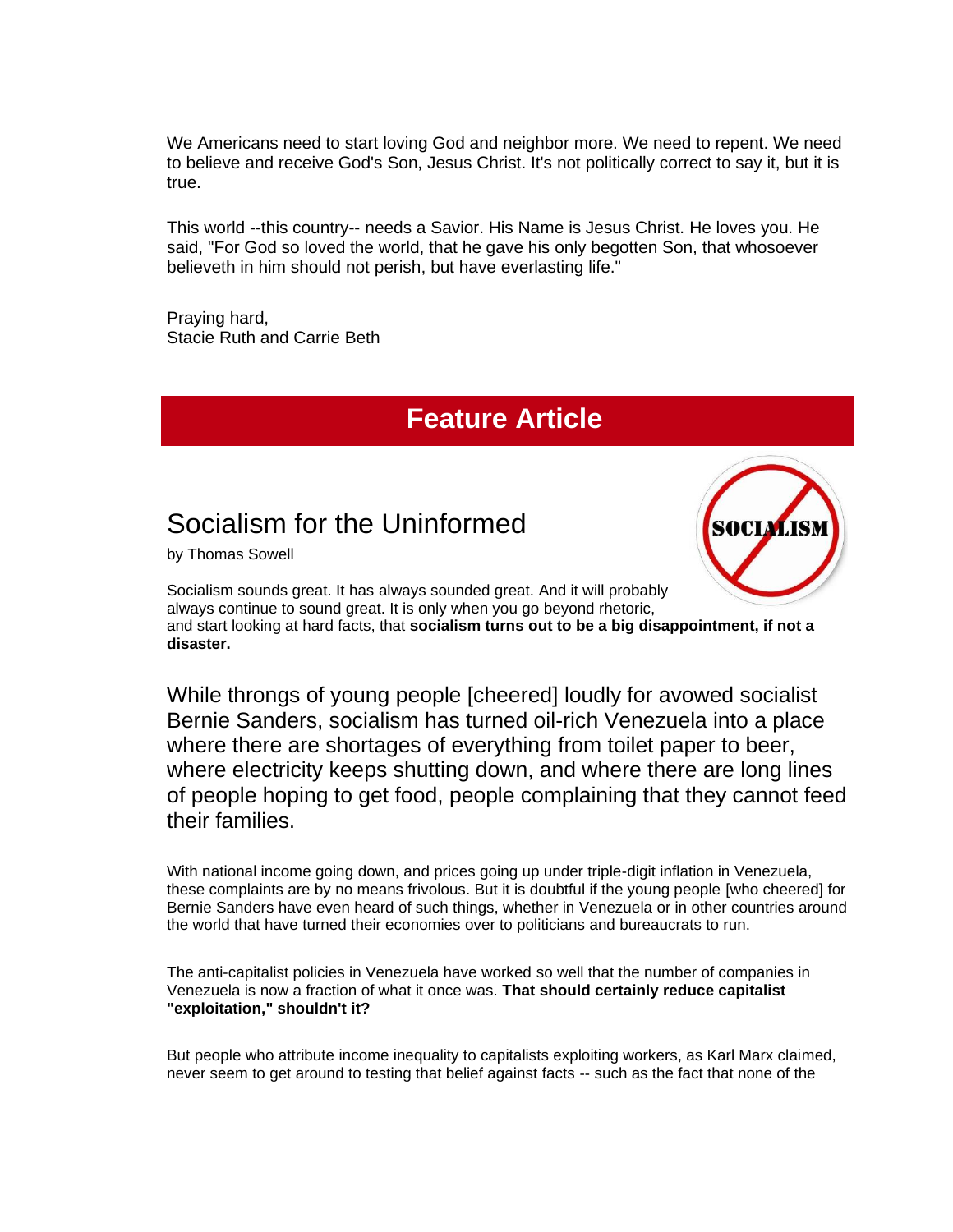Marxist regimes around the world has ever had as high a standard of living for working people as there is in many capitalist countries.

Facts are seldom allowed to contaminate the beautiful vision of the left. What matters to the true believers are the ringing slogans, endlessly repeated.

When Senator Sanders cries, "The system is rigged!" no one asks, "Just what specifically does that mean?" or "What facts do you have to back that up?"

In 2015, the 400 richest people in the world had net losses of \$19 billion. If they had rigged the system, surely they could have rigged it better than that.

But the very idea of subjecting their pet notions to the test of hard facts will probably not even occur to those who are cheering for socialism and for other bright ideas of the political left.

How many of the people who are demanding an increase in the minimum wage have ever bothered to check what actually happens when higher minimum wages are imposed? More often they just assume what is assumed by like-minded peers -- sometimes known as "everybody," with their assumptions being what "everybody knows."

Back in 1948, when inflation had rendered meaningless the minimum wage established a decade earlier, the unemployment rate among 16-17-year-old black males was under 10 percent. But after the minimum wage was raised repeatedly to keep up with inflation, the unemployment rate for black males that age was never under 30 percent for more than 20 consecutive years, from 1971 through 1994. In many of those years, the unemployment rate for black youngsters that age exceeded 40 percent and, for a couple of years, it exceeded 50 percent.

The damage is even greater than these statistics might suggest. Most low-wage jobs are entrylevel jobs that young people move up out of, after acquiring work experience and a track record that makes them eligible for better jobs. But you can't move up the ladder if you don't get on the ladder.

The great promise of socialism is something for nothing. It is one of the signs of today's dumbeddown education that so many college students seem to think that the cost of their education should -- and will -- be paid by raising taxes on "the rich."

Here again, just a little check of the facts would reveal that higher tax rates on upper-income earners do not automatically translate into more tax revenue coming in to the government. Often high tax rates have led to less revenue than lower tax rates.

In a globalized economy, high tax rates may just lead investors to invest in other countries with lower tax rates. That means that jobs created by those investments will be overseas.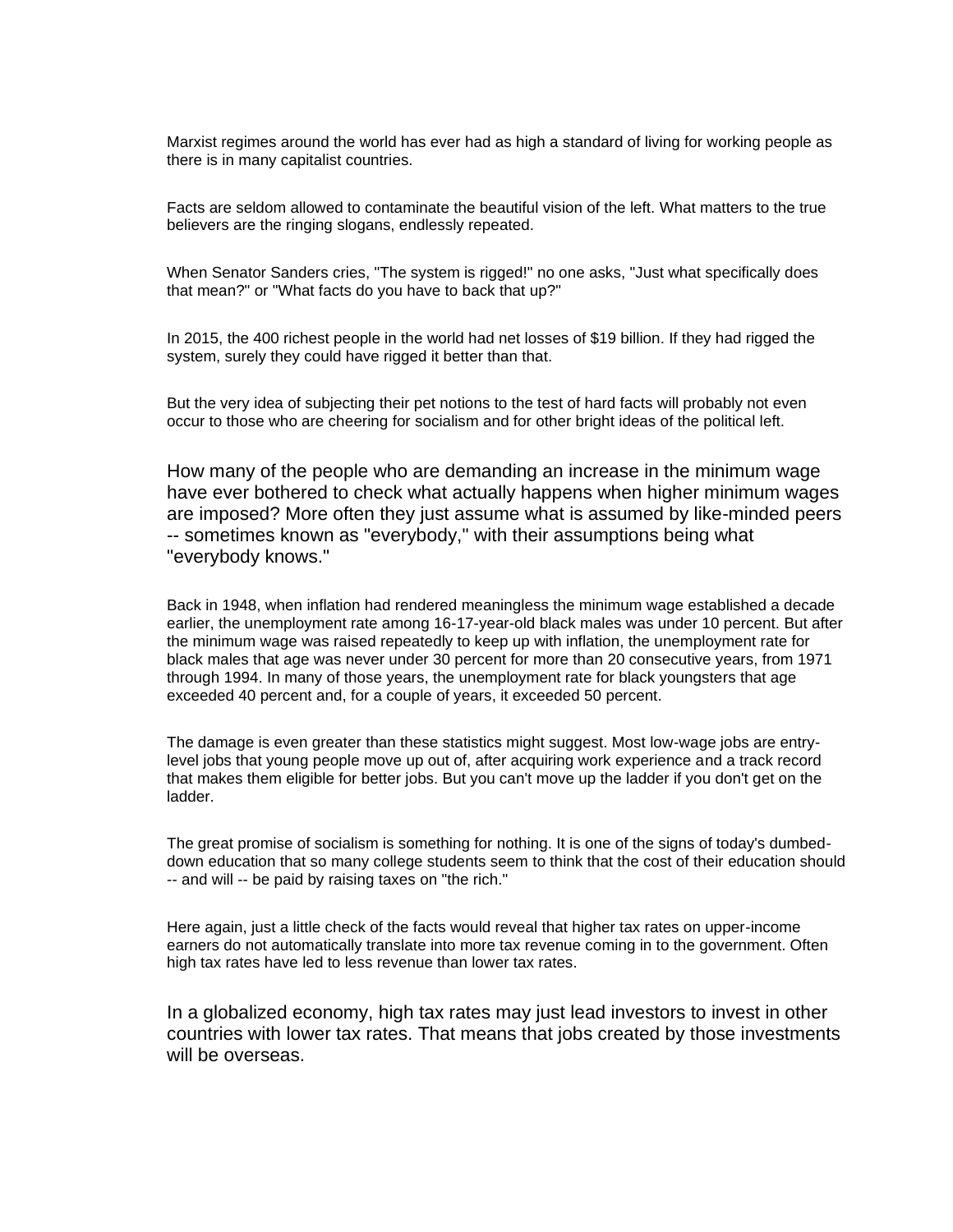None of this is rocket science. But you do have to stop and think -- and that is what too many of our schools and colleges are failing to teach their students to do.

# **Monthly Features**

#### **Socialism is NOT the Answer:** *A Video and An Editorial*

Today, the words of British Prime Minister Winston Churchill still resonate:

*"Socialism is a philosophy of failure, the creed of ignorance, and the gospel of envy, its inherent virtue is the equal sharing of misery."*

Have you noticed? Socialism is seeping into our country. On the surface, socialism appears to offer advantages. But do not be deceived. It is a powerful hypocrite who steals freedoms.

Leaders like Barack Obama and Hillary Clinton have dedicated their lives to building up socialism and thereby tearing down freedom. One of their primary mentors was Saul Alinsky, a man who hated God and freedom. This man deceived many impressionable students. Tragically, his strategies and beliefs transform people into enemies of freedom.

**While initially sounding like a good thing, socialism is like an abuser who buys wonderful presents yet steals freedom and inflicts injury. It cannot be tolerated! Indeed, it ultimately replaces freedom with tyranny.**

Often, people who initially find it attractive have been hurt by hypocrisy within Christian circles. (Jesus Christ warned us about hypocrites, so it is nothing new.) But socialism represents a secular hypocrisy: Its goal is to replace God with government, which pretends to help but only does so to gain power for itself. (Of course there are various levels of socialism but in this edition we are just going to reference it in its general term.) Socialism lures people in through false promises of "protection", "wealth", and an "easy and fair" life. Don't be fooled by the "promises" of socialism. It will destroy you.

Dr. Jerry Newcombe makes a powerful point: *"How many people have to die before the world, including many Americans, realizes that socialism never works, always fails, and kills people?"*

Read Dr. Newcombe's article on socialism [here.](http://r20.rs6.net/tn.jsp?t=xih4jcyab.0.0.4h4hhncab.0&id=preview&r=3&p=http%3A%2F%2Ftownhall.com%2Fcolumnists%2Fjerrynewcombe%2F2016%2F09%2F08%2Fhistory-repeats-itself-in-the-venezuela-tragedy-n2215472)

We believe that most Americans would be fervently opposed to socialism if they understood what it really means.

Recently, D. James Kennedy Ministries released a television special called **The 3 Big Lies of Socialism**. Take time to watch it here. Your eyes will be opened. You will see our country (and the world) from a new perspective and you will be more aware of the dangers of socialism and how to fight it.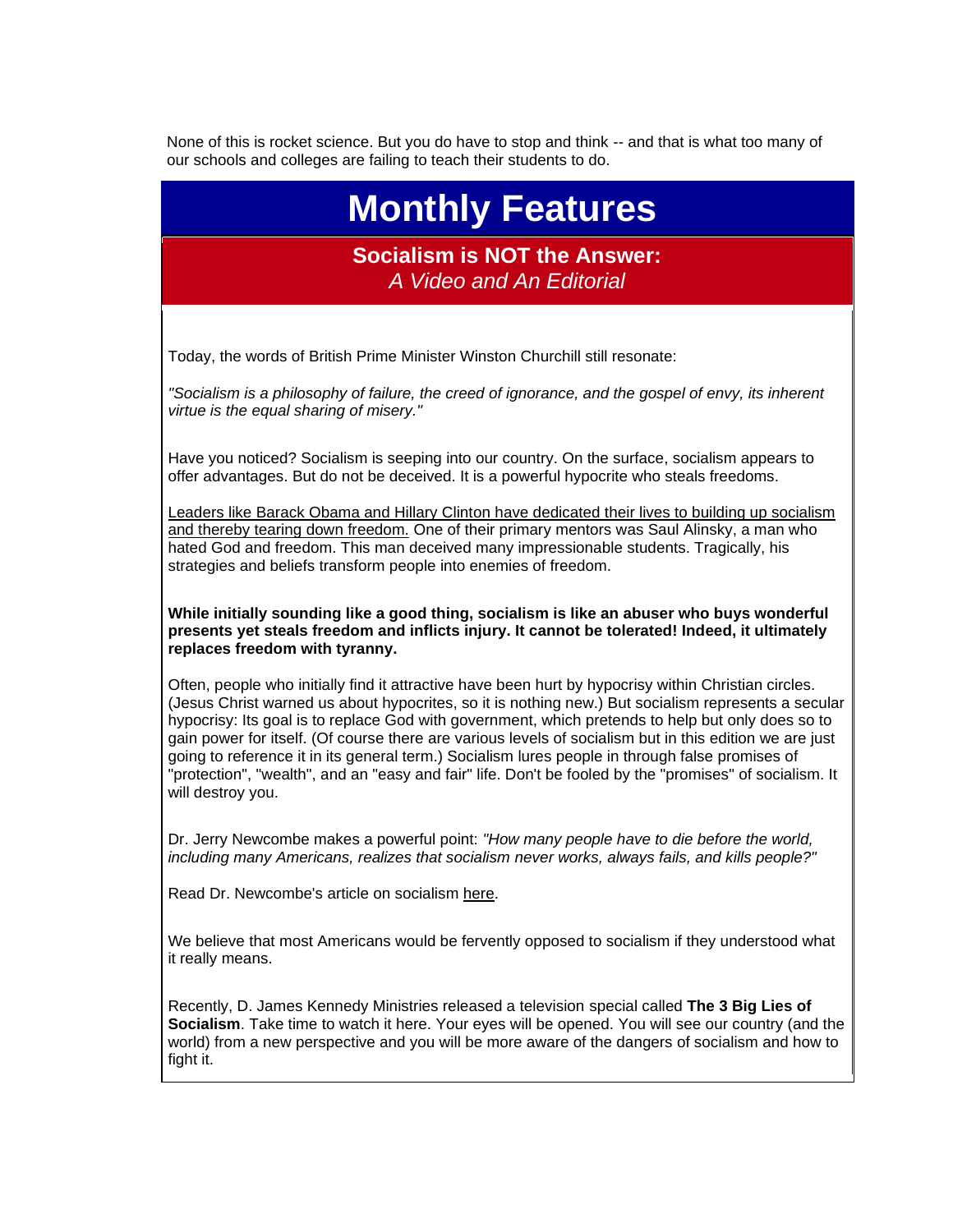

**The 3 Big Lies of Socialism** by D. James Kennedy Ministries

Our goal for this edition of Unite the USA is to expose what socialism really is and how we can stop it. (Read this month's featured article by Dr. Thomas Sowell called *Socialism for the Uninformed*.)

Share this edition with your friends and on social media. Do your part to reveal the truth on the dangers of socialism and the people behind its agenda. Let's stand together and defend our country from the enemies within. One way to do that is to vote for freedom-loving candidates on November 8.

During such a critical time in history, now is the time pray A LOT and ask our Lord Jesus to help redeem our country. Do not give up! Pray without ceasing and trust Him. Keep doing all that we can both in prayer and by being responsible citizens. Remember, He is the One Who can do the impossible.

Keep the faith and trust in Jesus... Stacie Ruth and Carrie Beth Stoelting

Sisters and Founders of [Unite the USA](http://unitetheusa.org/index.html)

Meet our Featured Writer: **Thomas Sowell**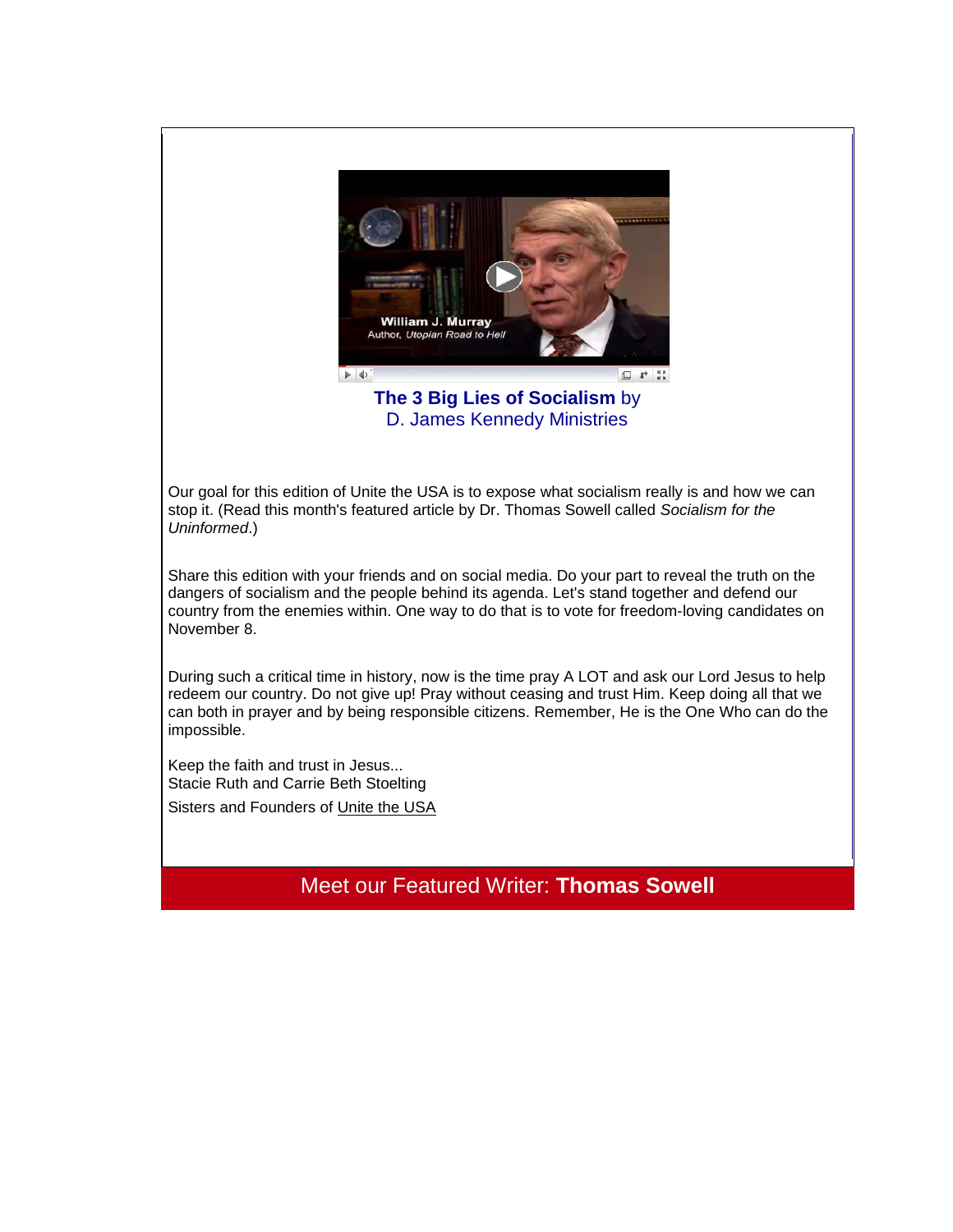

Thomas Sowell was born in North Carolina and grew up in Harlem. As with many others in his neighborhood, Thomas Sowell left home early and did not finish high school. The next few years were difficult ones, but eventually he joined the Marine Corps and became a photographer in the Korean War. After leaving the service, Thomas Sowell entered Harvard University, worked a part-time job as a photographer and studied the science that would become his passion and profession: economics.

After graduating magna cum laude from Harvard University (1958), Thomas Sowell went on to receive his master's in economics from Columbia University (1959) and a doctorate in economics from the University of Chicago (1968).

In the early '60s, Sowell held jobs as an economist with the Department of Labor and AT&T. But his real interest was in teaching and scholarship. In 1965, at Cornell University, Sowell began the first of many professorships. Thomas Sowell's other teaching assignments include Rutgers University, Amherst College, Brandeis University and the University of California at Los Angeles, where he taught in the early '70s and also from 1984 to 1989.

Thomas Sowell has published a large volume of writing. His dozen books, as well as numerous articles and essays, cover a wide range of topics, from classic economic theory to judicial activism, from civil rights to choosing the right college.

Moreover, much of his writing is considered ground-breaking -- work that will outlive the great majority of scholarship done today.

Though Thomas Sowell had been a regular contributor to newspapers in the late '70s and early '80s, he did not begin his career as a newspaper columnist until 1984. George F. Will's writing, says Sowell, proved to him that someone could say something of substance in so short a space (750 words). And besides, writing for the general public enables him to address the heart of issues without the smoke and mirrors that so often accompany academic writing.

In 1990, he won the prestigious Francis Boyer Award, presented by The American Enterprise Institute. Currently Thomas Sowell is a senior fellow at the Hoover Institute in Stanford, California.

## **Vote on November 8**

Throughout history, our nation's heroes (and their families) have sacrificed so much so that we may live in freedom. Think about this: Thousands upon thousands of our brave men and women have lost their lives, suffered massive injuries, and endured wartime horrors. They did it for you. **We are free thanks to our heroes.**

Yes, thanks to our heroes, we are free and we have the right to vote. **With that said, do not let them down!** Do not let political disillusionment or disappointment stop you from voting. **Vote in our elections this November 8.** Vote for the candidates who are the most likely to follow the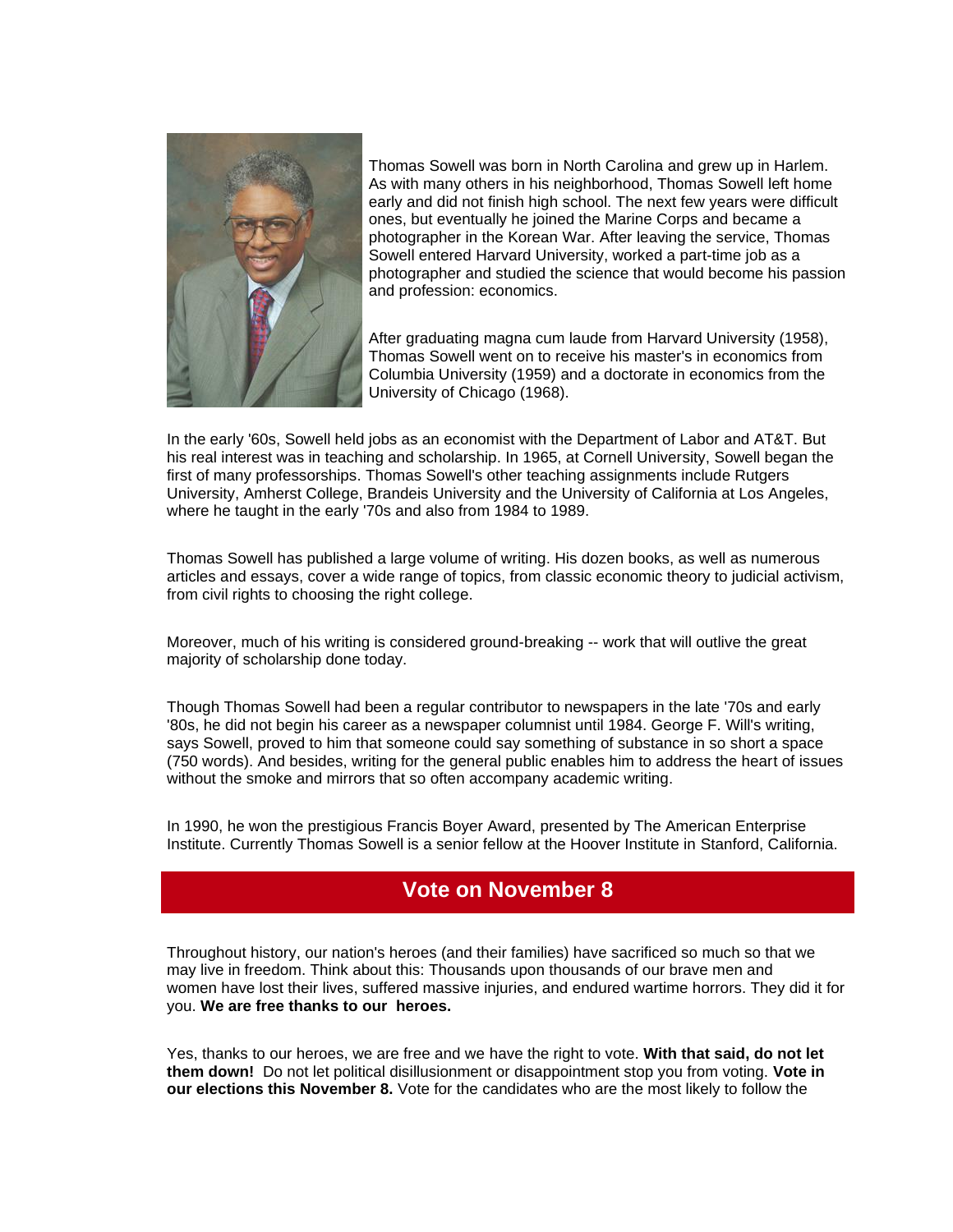Constitution, look to the Lord, and love America. (So in regards to the presidential election, don't vote for Hillary. . . )

While everyone is mostly talking about the presidential election, there are many important U.S. Senate, U.S. House, and many state and local level elections. *For example, in our home state of Iowa, Senator Chuck Grassley and Congressman Steve King are up for re-election. (If you are from Iowa, join us and vote for them!)*

1. [Click here](https://www.usa.gov/voter-registration-deadlines) to register to vote and then be sure to vote on November 8.

2. The American Family Association has a helpful voter guide. Check it out [here.](http://afaaction.net/voter-tools/voter-guide/)

3. Find your polling place or vote via absentee ballot! Ask your county auditor for more information.



## **This Month's Bible Verse**



"...but they who wait for the LORD shall renew their strength; they shall mount up with wings like eagles; they shall run and not be weary; they shall walk and not faint." **Isaiah 40:30-31**

## **Featured Quote**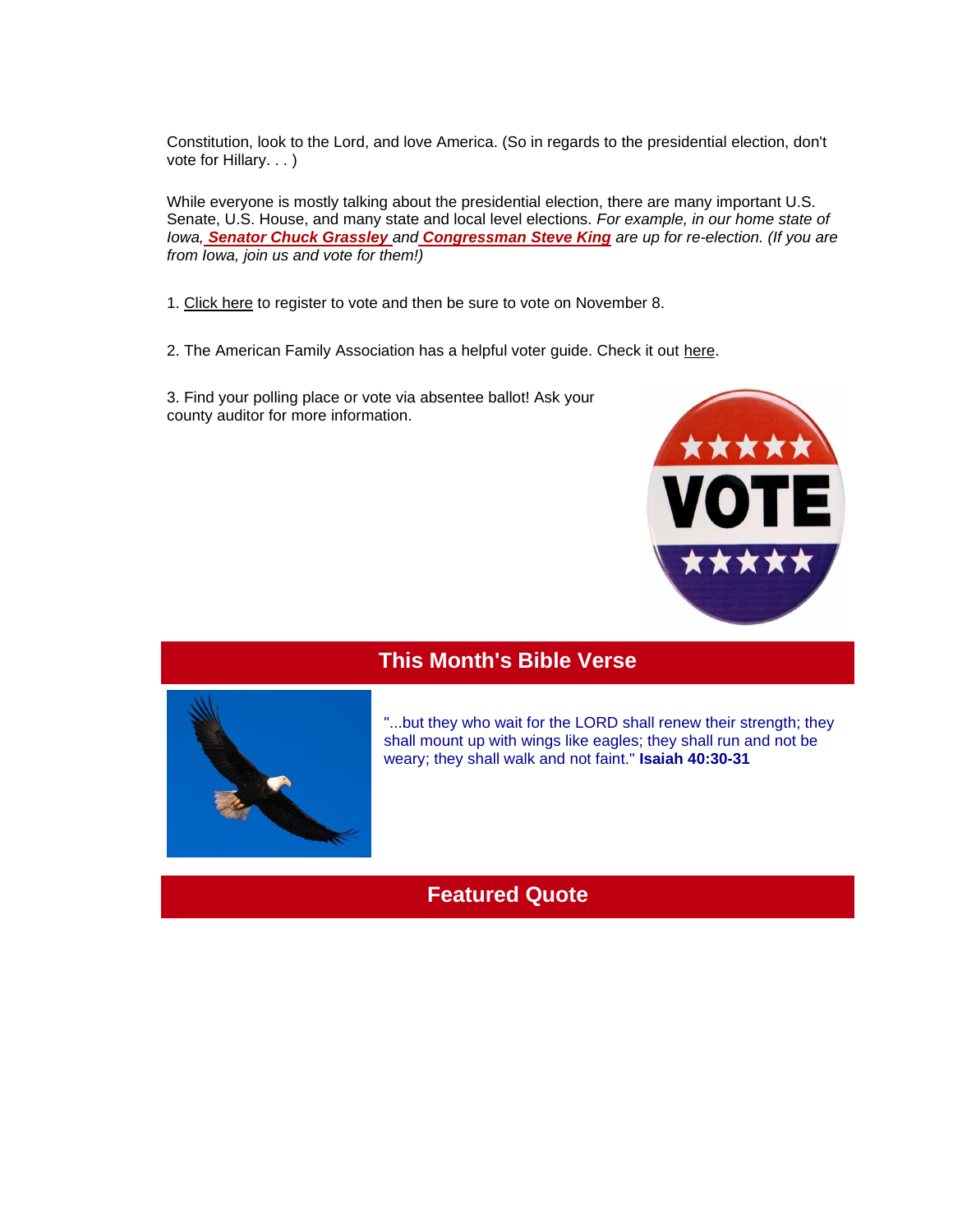"The problem with socialism is that eventually you run out of other people's money." -**Margaret Thatcher**, *former Prime Minister of the United Kingdom*



#### **Featured Founding Father**



**Edward Rutledge** (November 23, 1749 - January 23, 1800) was the youngest signer of the Declaration of Independence. He was educated in law at Oxford and studied for and was admitted to the English Bar. Edward represented South Carolina in the Continental Congress. In November of 1776 he joined the defense of his colony. He was a member of the Charleston Battalion of Artillery, engaged in several important battles, and attained the rank of Captain.

## **We Were Made to "Thrive"**

During these uncertain times, listen to "Thrive" and worship our Lord Jesus.

We'll never forget when Pastor Doug, our worship leader and senior pastor, first introduced us to this worship song. Its message is true: "We were made for so much more than ordinary lives. It's time for us to more than just survive. We were made to thrive!"

God's love is unstoppable! And, yes, anything is possible. As the song says, "He can make darkness run and hide."

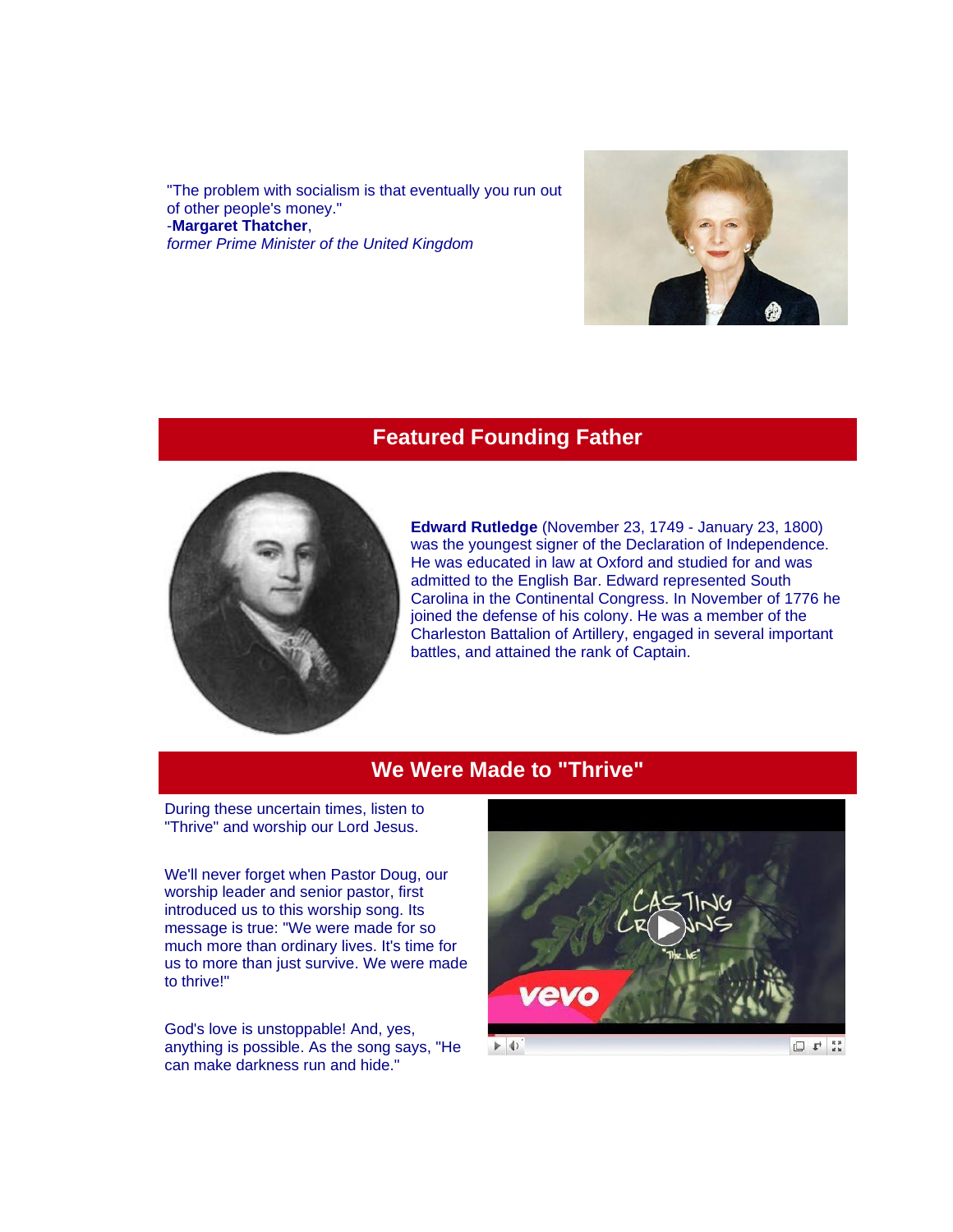We have hope and ultimate victory in Him!

Never give up, Stacie Ruth and Carrie Beth

#### **Order Now**



*Unite the USA: Discover the ABCs of Patriotism* is a new book by **Stacie Ruth and Carrie Beth Stoelting**. It's a book that empowers patriots to make a big difference in the land we love. With 100+ ways to make a positive difference in America, *Unite the USA* is a must-have tool for patriots. *Unite the USA* will inspire and educate Americans to defend faith and freedom. (Important Note: All proceeds go to fund the mission of UnitetheUSA.org.) [Order it here today!](http://r20.rs6.net/tn.jsp?t=xih4jcyab.0.0.4h4hhncab.0&id=preview&r=3&p=http%3A%2F%2Funitetheusa.org%2Fid56.html)

#### *In God We Still Trust* **A CD by Stacie and Carrie Stoelting**



Per request from veterans who love patriotic and inspiring music sung by Stacie and Carrie, [In God](http://unitetheusa.org/id56.html)  [We Still Trust](http://unitetheusa.org/id56.html) was recorded. From the National Anthem to "God Bless America" you will be inspired and uplifted about our God-given freedoms. All proceeds go to Unite the USA. Help promote faith and freedom in America. Your support is important and appreciated. [Buy or download a copy](http://r20.rs6.net/tn.jsp?t=xih4jcyab.0.0.4h4hhncab.0&id=preview&r=3&p=http%3A%2F%2Funitetheusa.org%2Fid56.html)  [today.G](http://r20.rs6.net/tn.jsp?t=xih4jcyab.0.0.4h4hhncab.0&id=preview&r=3&p=http%3A%2F%2Funitetheusa.org%2Fid56.html)od bless you as you celebrate the red, white, and blue!

#### **In God We Still Trust Video**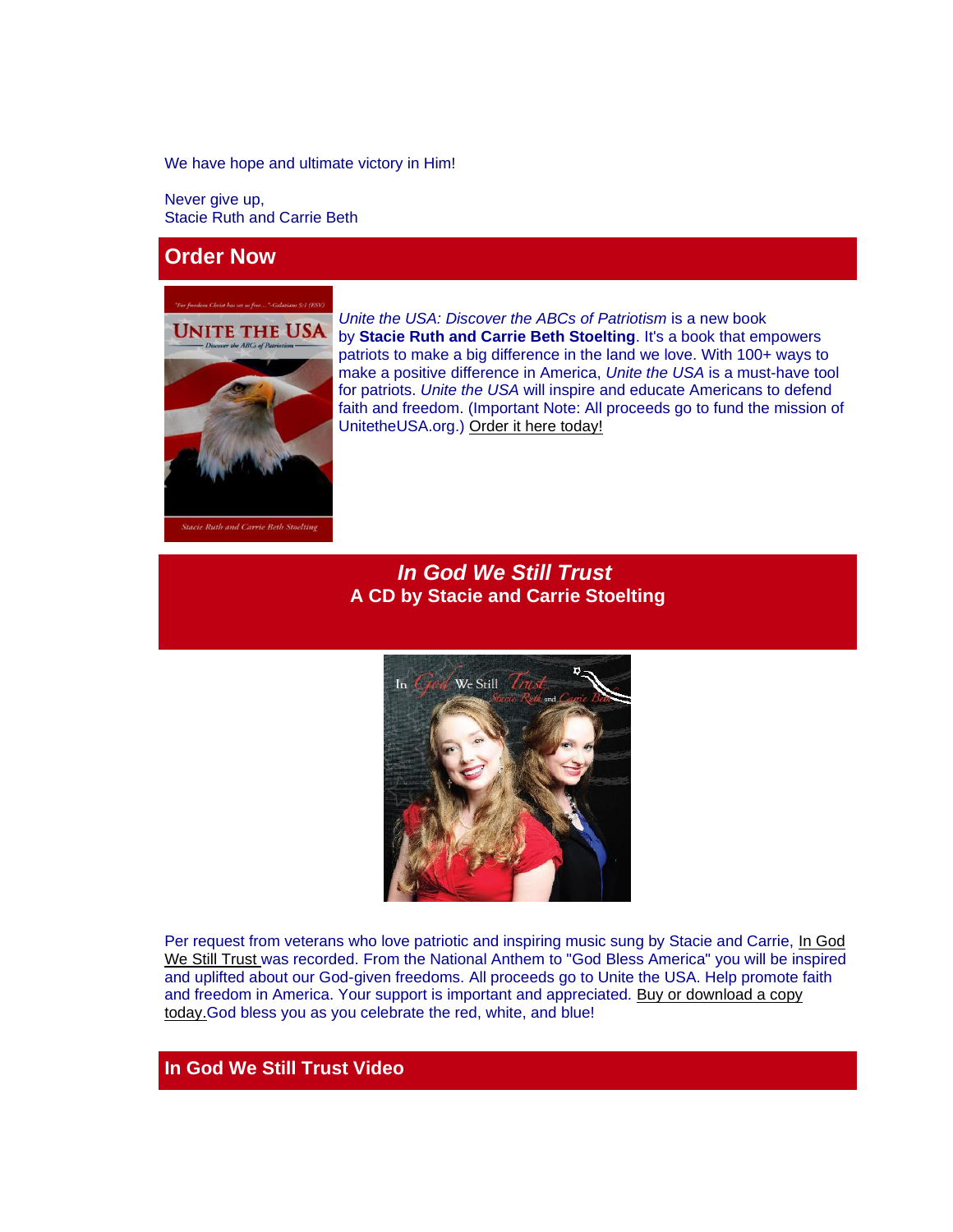Our country needs to turn to Jesus. Listen to "In God We Still Trust" for inspiration to keep "fighting the good fight". For hope and encouragement, listen to Stacie Ruth and Carrie Beth sing "In God We Still Trust".



## **Share and Sign Up**

Be sure to share this edition with your friends. Sign up for Unite the USA's free monthy email [here!](http://unitetheusa.org/id2.html)

## **Booking Info**



Celebrate the true spirit of America with Carrie Beth and Stacie Ruth. Book Stacie and Carrie for concert or conference! E-mail [info@unitetheusa.org](http://unitetheusa.org/id157.html) for more information.